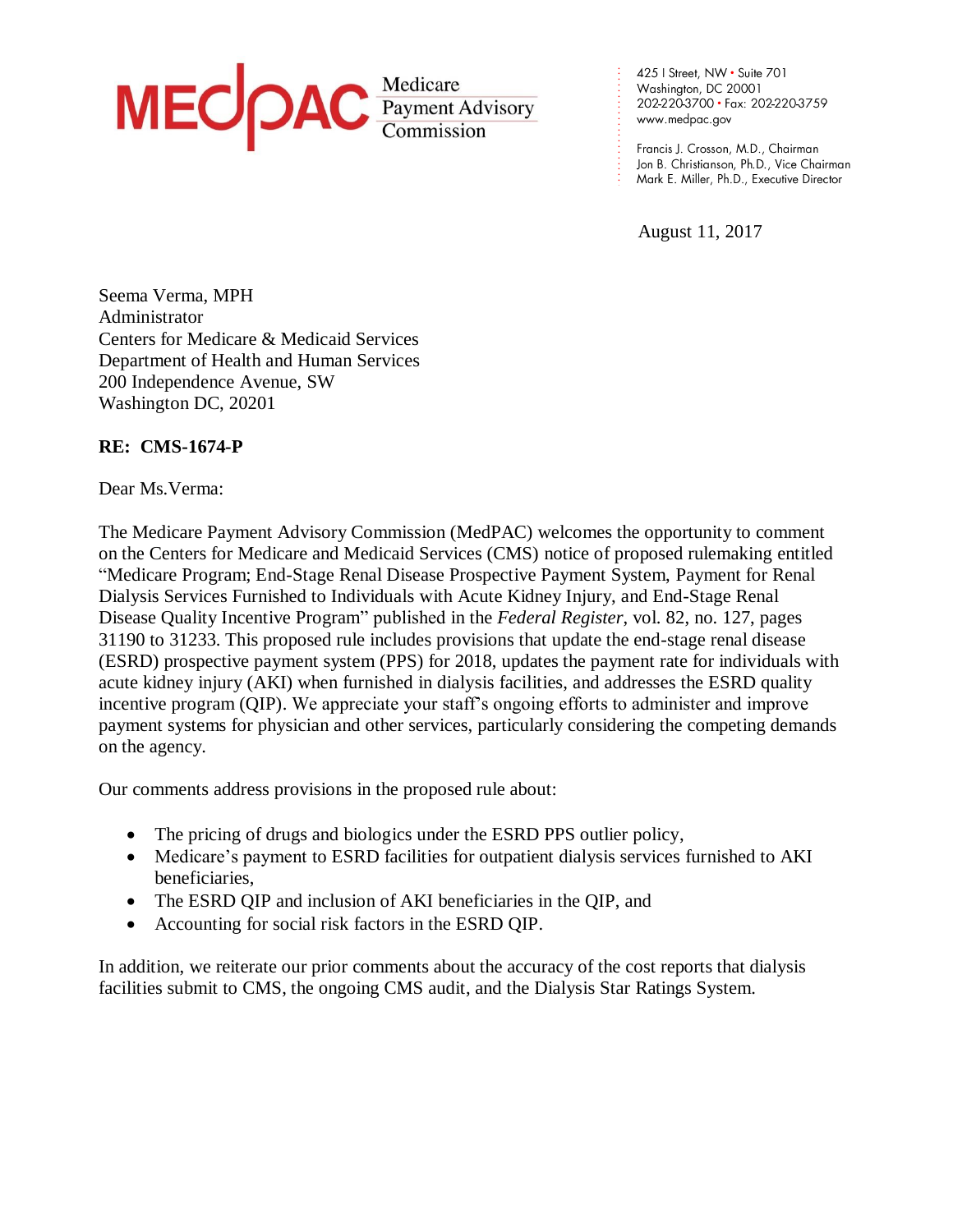## **The pricing of drugs and biologics under the ESRD PPS outlier policy**

CMS is proposing to allow the use of any pricing methodology available under section 1847A of the Social Security Act, including wholesale acquisition cost (WAC), to determine the cost of drugs and biologics (referred to as "*products*" in this letter) in calculating outlier payments when average sales price (ASP) data is not available.<sup>1</sup> CMS is also seeking comments on its proposal to exclude products from the outlier calculation that do not have ASP or WAC data or cannot otherwise be priced under section 1847A of the Act.

## *Comment*

 $\overline{a}$ 

CMS should rely on ASP data when pricing drugs and biologics under the ESRD PPS outlier policy with one exception. New single-source drugs and biologics, and the first biosimilar to a reference biologic (that lack ASP data) should be priced using WAC data only for two to three calendar quarters to permit time for manufacturers to report sales data to CMS and for the agency to calculate an ASP. If at the end of two to three calendar quarters, ASP data are not available, CMS should not use WAC for purposes of calculating outlier payments.<sup>2</sup>

In our June 2017 report to the Congress, the Commission raised concerns about the accuracy of WACs. Unlike an ASP, a product's WAC does not incorporate prompt-pay or other discounts.<sup>3</sup> If discounts are available, then a product's WAC price would be greater than it otherwise would be under the ASP-based formula. Consequently, using WAC data to determine payments under the outlier policy could result in higher spending for beneficiaries and taxpayers.

To reduce the need to use less appropriate prices, such as WACs, and to improve the accuracy of ASP data, the Commission recently recommended that the Congress improve ASP data reporting by requiring all manufacturers of Part B drugs and biologics to report ASP and impose civil monetary penalties for failure to report.<sup>4</sup> Currently, not all manufacturers of Part B drugs are required to submit their ASP data. Section 1927(b)(3) of the Act requires only manufacturers with Medicaid rebate agreements in place to report their sales data to calculate ASPs for each of their Part B drugs.

With respect to the transitional drug add-on payment adjustment (TDAPA), CMS should only use ASP data for products that qualify for this payment adjustment with the same exception for new products, as we discuss above.<sup>5</sup> The agency will pay for select drugs (whose costs have not been

<sup>&</sup>lt;sup>1</sup> Under 1847A of the Act, the Secretary also has the authority to disregard the ASP for a drug or biologic that exceeds the widely available market price (WAMP) or the average manufacturer price (AMP) for such drug or biologic by a threshold percentage.

<sup>&</sup>lt;sup>2</sup> In some cases, even when ASP data are available for a product, Medicare pays for that product based on its AMP or WAMP because these prices are lower than ASP by the statutory threshold.

<sup>&</sup>lt;sup>3</sup> WAC is the manufacturer's list price for a drug paid by wholesales or direct purchasers in the United States.

<sup>4</sup> Medicare Payment Advisory Commission. 2017. *Report to the Congress: Medicare and the Health Care Delivery System*. Washington, DC: MedPAC.

 $5$  The following products qualify for a TDAPA because the ESRD PPS has not accounted for their costs: 1) new injectable or intravenous products that do not fall into any of the eleven ESRD PPS functional categories, and 2) the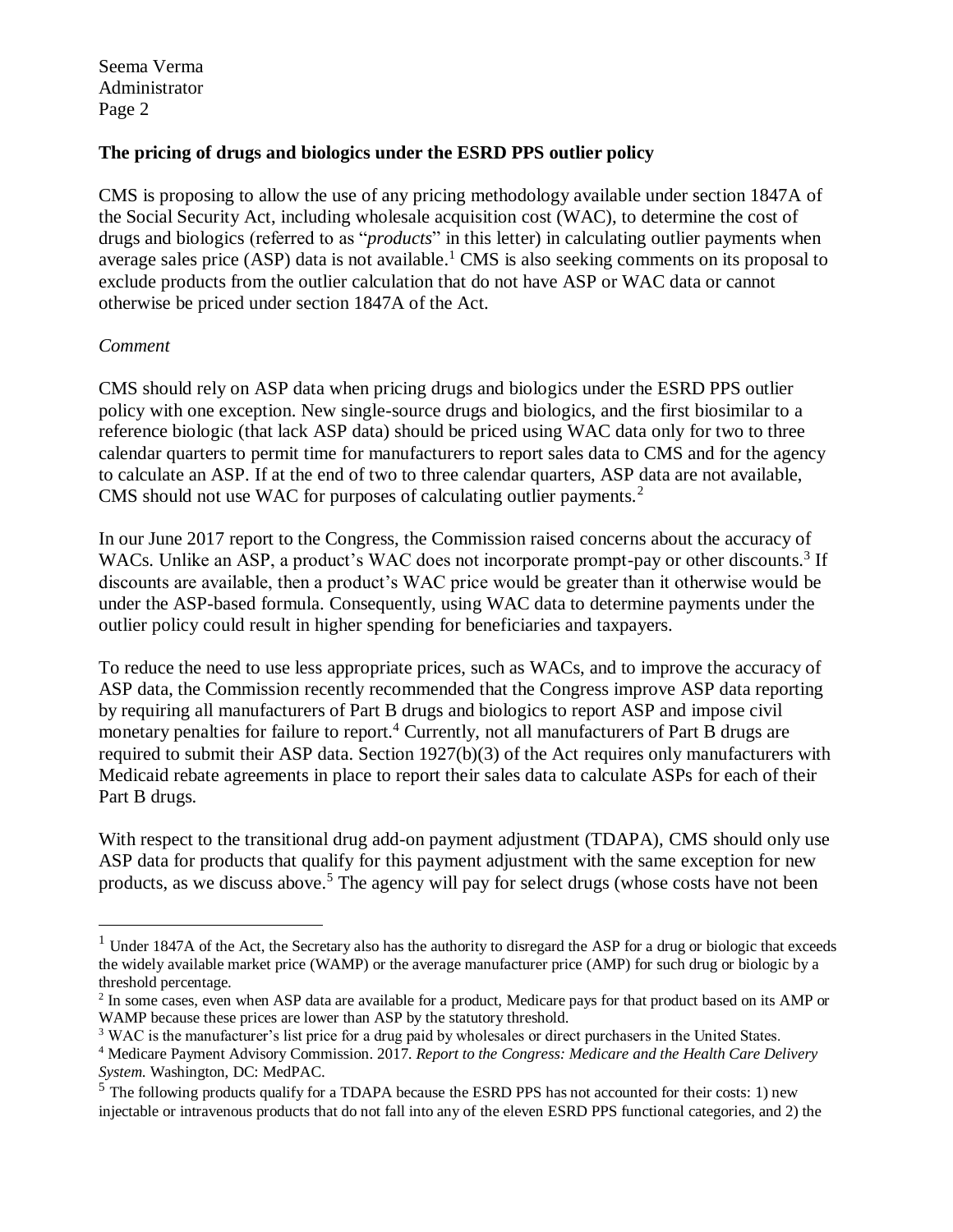accounted for in the ESRD PPS) under a TDAPA until sufficient claims data for rate setting analysis are available, but for not less than two years. Relying only on ASP data to pay for products under the TDAPA would likely result in savings for beneficiaries and taxpayers.

# **Auditing dialysis facilities' cost reports**

Based on the Commission's recommendation, the Protecting Access to Medicare Act of 2014 required that the Secretary of Health and Human Services conduct audits of Medicare cost reports beginning in 2012 for a representative sample of freestanding and hospital-based facilities furnishing dialysis services.<sup>6</sup> To support this effort, the law authorized the Secretary to transfer \$18 million (in fiscal year 2014) from the Federal Supplementary Medical Insurance Trust Fund to CMS's program management. In September 2015, CMS awarded a contract to conduct the audit.

# *Comment*

The Commission strongly encourages the agency to accelerate the audit's completion and release its final results. The Commission has repeatedly discussed the importance of auditing the cost reports that dialysis facilities submit to CMS to ensure that the data are accurate. First, accurate accounting of costs is essential for assessing facilities' financial performance under Medicare. The Medicare margin is calculated from this data source, and policymakers consider the margin (and other factors) when assessing the adequacy of Medicare's payments for dialysis services. If costs are overstated, then the Medicare margin is understated. Second, it has been more than 15 years since cost reports were audited, and in 2011, the outpatient dialysis payment system underwent a significant change, which might have affected how facilities report their costs. Third, historically, facilities' cost reports have included costs that Medicare does not allow. Fourth, inaccurate cost report data could affect the ESRD PPS's payment adjustment factors, which are derived from this data source.

# **Medicare's payment to ESRD facilities for outpatient dialysis furnished to AKI beneficiaries**

Beginning in 2017, Medicare pays ESRD facilities (freestanding and hospital-based) the ESRD PPS base payment rate for furnishing dialysis services to AKI beneficiaries.<sup>7</sup> Prior to 2017, Medicare coverage of outpatient dialysis to treat AKI was permitted only when furnished by hospital outpatient departments (HOPDs) and was paid under the outpatient PPS. In 2017, Medicare's payment rate to HOPDs (\$552.58) per AKI dialysis treatment is more than double the rate paid to ESRD facilities (\$231.55 per dialysis treatment).

 $\overline{a}$ first new injectable or intravenous calcimimetic and phosphate binder. Drugs and biologics paid for under the TDAPA are not eligible for outlier payments.

<sup>6</sup> Medicare Payment Advisory Commission. 2014. *Report to the Congress: Medicare payment policy*. Washington, DC: MedPAC.

 $<sup>7</sup>$  The Trade Preferences Extension Act (TPEA) of 2015 provided coverage of dialysis services furnished on or after</sup> January 1,2017 by freestanding and hospital-based dialysis facilities to AKI beneficiaries.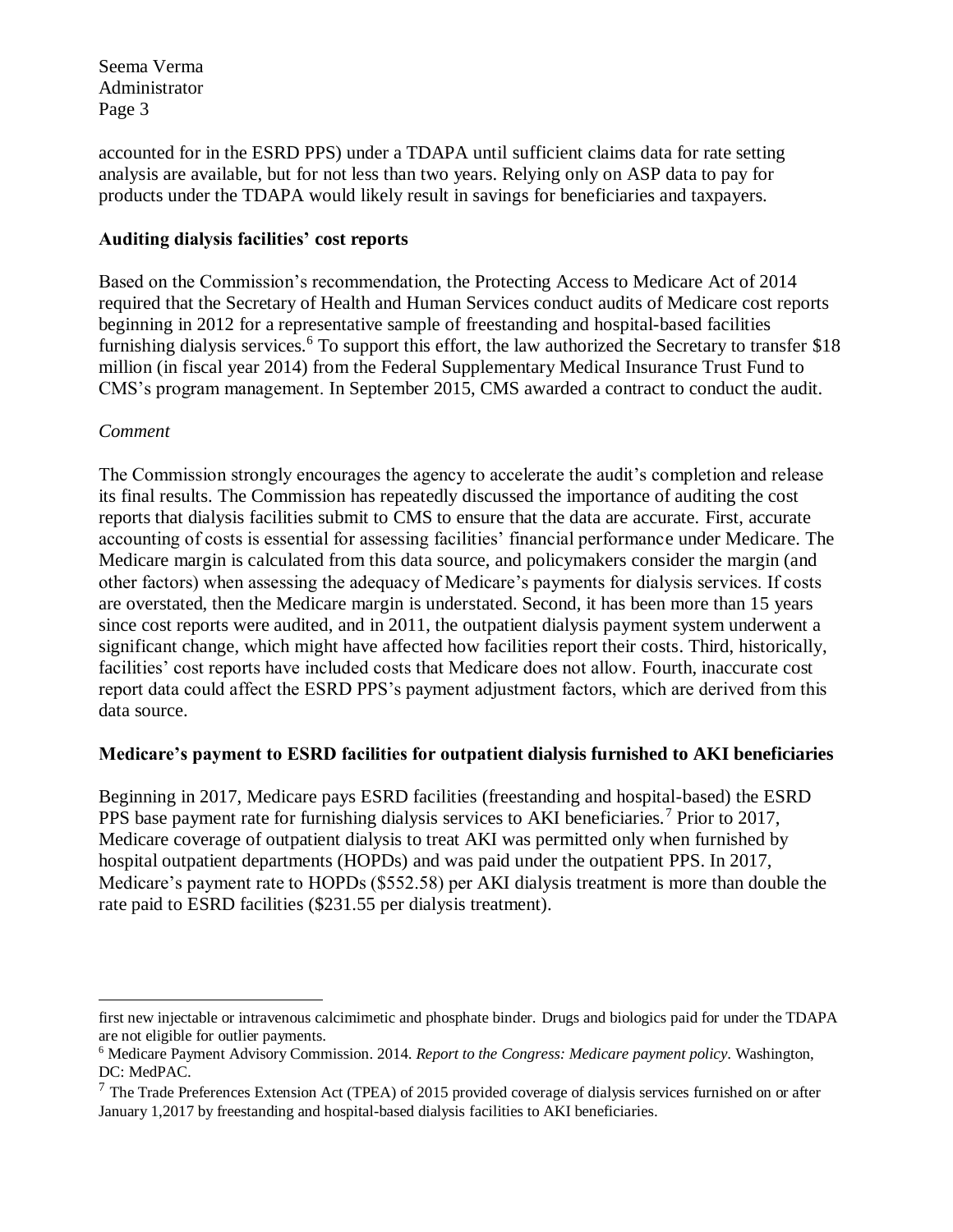#### *Comment*

 $\overline{a}$ 

The Commission continues to be concerned about the difference in Medicare's payment rate for furnishing outpatient dialysis to AKI beneficiaries in HOPDs compared to freestanding and hospital-based ESRD facilities.<sup>8</sup> Payment differences between settings may cause beneficiaries and taxpayers to pay more than necessary. The Commission's position is that Medicare should base payment rates on the setting where beneficiaries have adequate access to good quality care at the lowest cost to beneficiaries and the program, adjusting for differences in patient severity.<sup>9</sup> If the same service can be safely provided in different settings, a prudent purchaser should not pay more for that service in one setting than in another. Therefore, in its fee-for-service payment systems, Medicare should strive to base payment rates on the resources needed to treat beneficiaries in the most efficient (i.e., highest quality, lowest cost) setting, adjusting for differences in patient severity to the extent that severity differences affect costs.

CMS should explore applying a site-neutral payment policy for AKI dialysis treatment that would base payment for this service in all settings (including HOPDs) on the less costly sector (ESRD facilities). Such a policy would lower spending for beneficiaries and taxpayers, and reduce the incentive to provide services in the higher paid sector. If necessary, CMS should pursue legislative authority to implement such a policy.

## **The ESRD QIP and inclusion of AKI beneficiaries in the QIP**

In PY 2021, CMS is proposing that the ESRD Quality Incentive Program (QIP) include 16 measures, 9 of which are "clinical" (i.e., outcome) measures that assess the outcomes of care and the remainder are "reporting" (i.e., process) measures. CMS is proposing to replace the two vascular access measures used in PY 2020 with two new vascular access measures that have been endorsed by the National Quality Forum.

In the proposed rule, CMS states that it intends to require facilities to report data on AKI patients under the ESRD QIP, and is seeking comments on whether and how to adapt any of the current measures to include this population, as well as the type of measures that might be appropriate to develop for future inclusion in the program that would address the unique needs of AKI beneficiaries.

<sup>&</sup>lt;sup>8</sup> Medicare Payment Advisory Commission. 2016. Comment letter to CMS entitled on the proposed rule entitled: Medicare Program; End-Stage Renal Disease Prospective Payment System, Coverage and Payment for Renal Dialysis Services Furnished to Individuals with Acute Kidney Injury, End-Stage Renal Disease Quality Incentive Program, Durable Medical Equipment, Prosthetics, Orthotics and Supplies Competitive Bidding Program Bid Surety Bonds, State Licensure and Appeals Process for Breach of Contract Actions, Durable Medical Equipment, Prosthetics, Orthotics and Supplies Competitive Bidding Program and Fee Schedule Adjustments, Access to Care Issues for Durable Medical Equipment; and the Comprehensive End-Stage Renal Disease Care Model. August 1.

<sup>9</sup> Medicare Payment Advisory Commission. 2013. *Report to the Congress: Medicare and the Health Care Delivery System.* Washington, DC: MedPAC.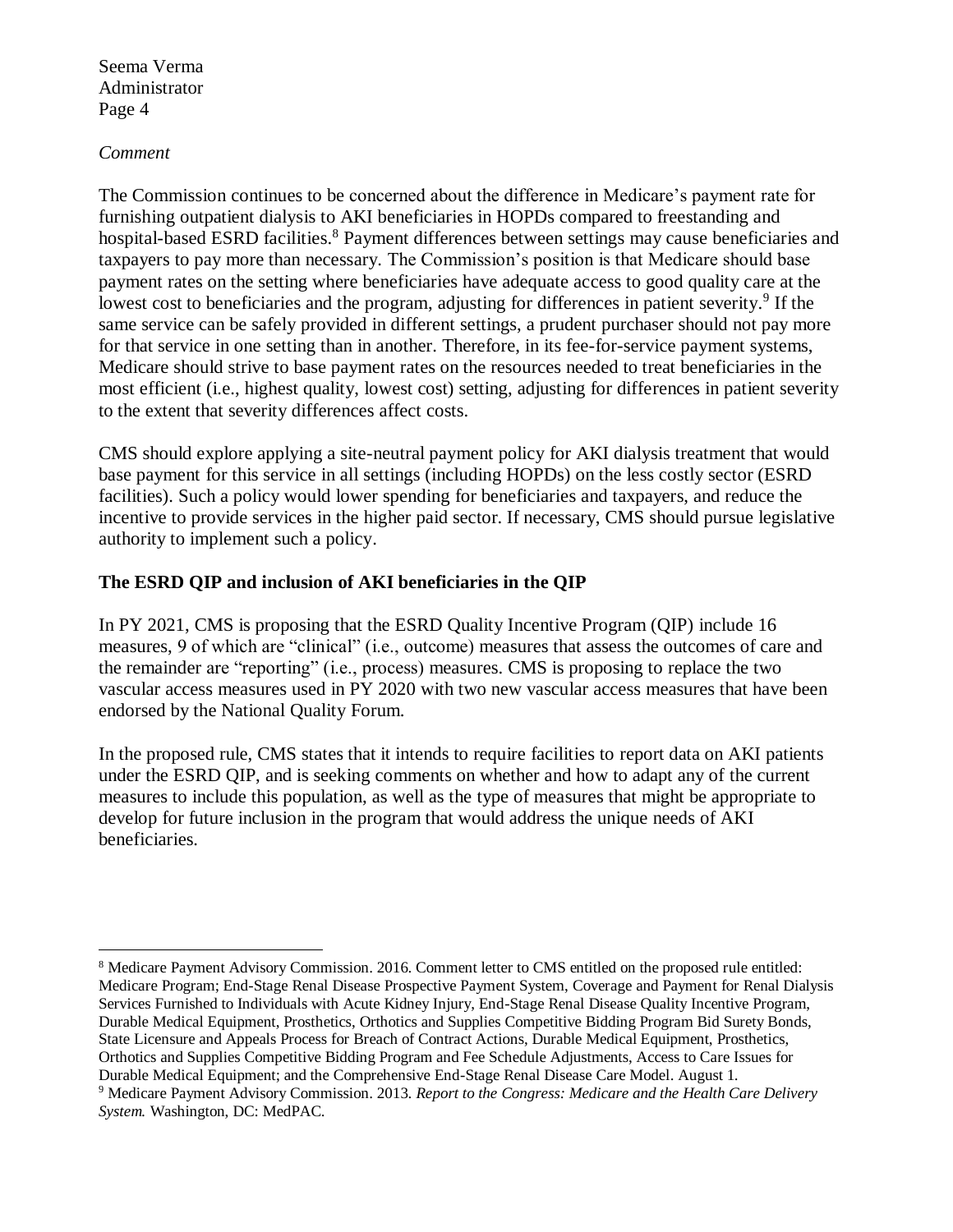The following table summarizes the measures proposed for PY 2021:

| <b>Measure</b>                                  | <b>Measure type</b> | <b>Payment</b> year<br>measure used |
|-------------------------------------------------|---------------------|-------------------------------------|
| Dialysis adequacy                               | Outcome             | PY 2020 measure                     |
| Anemia management                               |                     |                                     |
| Anemia management reporting measure             | Process             | PY 2020 measure                     |
| Standardized transfusion ratio                  | Outcome             | PY 2020 measure                     |
| Vascular access type                            |                     |                                     |
| Standardized AV fistula rate                    | Outcome             | New measure                         |
| Standardized catheter rate                      | Outcome             | New measure                         |
| Hypercalcemia                                   | Outcome             | PY 2020 measure                     |
| Standardized hospitalization ratio              | Outcome             | PY 2020 measure                     |
| ICH CAHPS survey (patient experience)           | Outcome             | PY 2020 measure                     |
| Standardized readmission ratio                  | Outcome             | PY 2020 measure                     |
| <b>NHSN</b> measurement                         |                     |                                     |
| NHSN blood stream infection in hemodialysis     | Outcome             | PY 2020 measure                     |
| outpatients                                     |                     |                                     |
| NHSN dialysis event                             | Process             | PY 2020 measure                     |
| Clinical depression screening and follow-up     | Process             | PY 2020 measure                     |
| Pain assessment and follow-up                   | Process             | PY 2020 measure                     |
| NHSN healthcare personnel influenza vaccination | Process             | PY 2020 measure                     |
| <b>Ultrafiltration</b> rate                     | Process             | PY 2020 measure                     |
| Serum phosphorus                                | Process             | PY 2020 measure                     |

Note: PY (payment year). Kt/V (dialyzer urea clearance x dialysis time/urea volume). NHSN (National Healthcare Safety Network). ICH CAHPS (In-center hemodialysis Consumer Assessment of Healthcare Providers and Systems survey).

#### *Comment*

The Commission is chiefly concerned about the continued reliance on process measures and the future proliferation of measures. We are also concerned that Medicare's current approach to quality measurement is burdensome for providers (e.g., too many measures, measures that require chart abstraction). The Commission's standing position is that ideally Medicare's quality programs should include risk-adjusted outcomes, patient experience, and value (e.g., costs, low-value care) measures.

We commend CMS for not proposing new process measures for PY 2021. For PY 2022, CMS should consider including outcome measures that can replace one or more existing process measures. One such outcome measure is the standardized mortality measure, which captures patients' health outcomes and could be assessed using existing administrative data sources.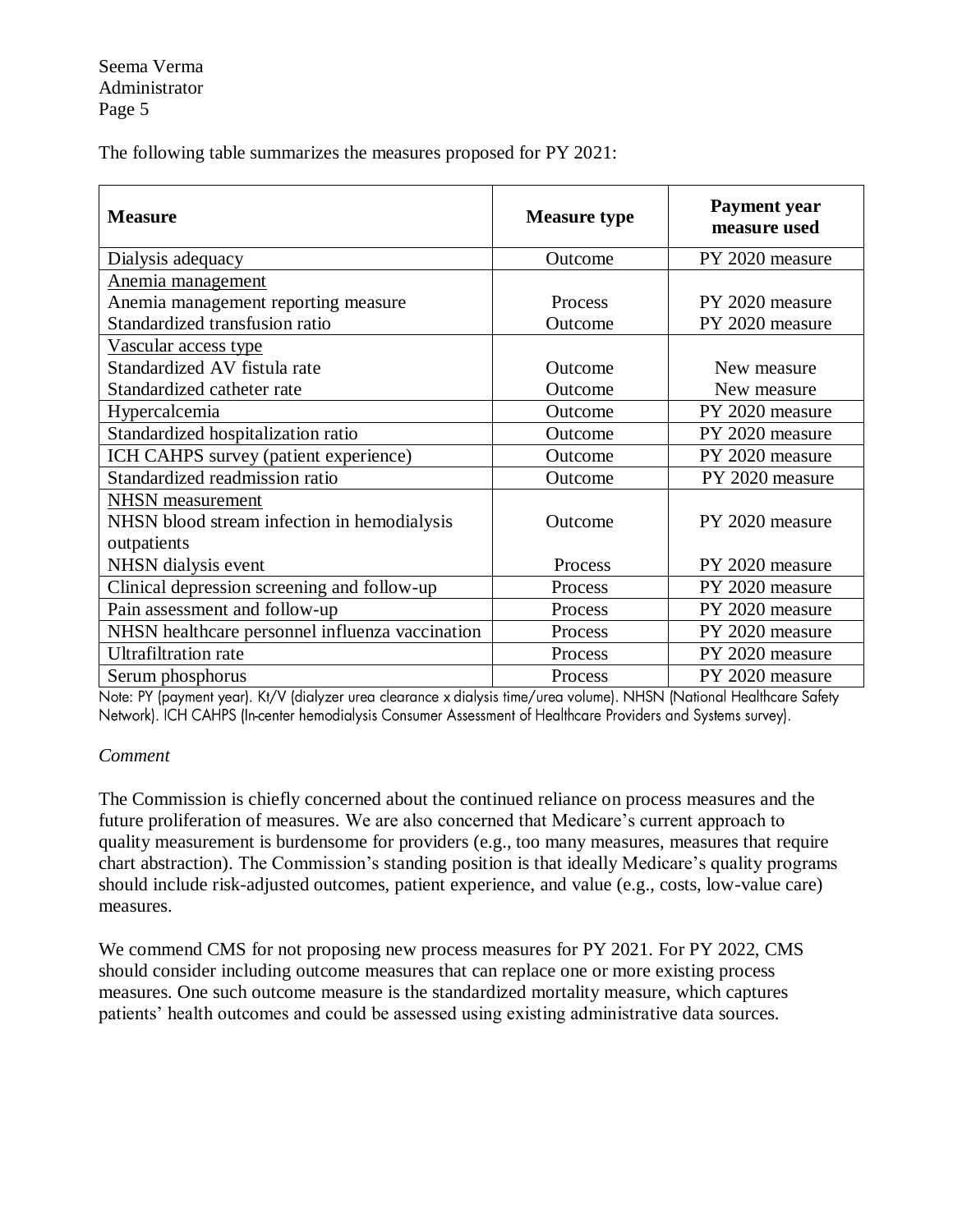Previously, the agency said that it would consider this measure, which is already included in the Dialysis Facility Compare star ratings, for future inclusion in the ESRD QIP.<sup>10</sup>

The Commission questions the value of developing new measures for the AKI population. Because this is a small population, it may not be possible to accurately calculate their outcomes at the facility-level. In 2018, CMS estimates that about 9,000 out of 44 million dialysis treatments will be furnished to AKI beneficiaries (0.02 percent of total dialysis treatments) by 6,754 dialysis facilities. In addition, combining AKI and ESRD beneficiaries in the ESRD QIP measures may not be appropriate because treatment for AKI is short-term and distinct from ESRD. Given the small number of AKI beneficiaries, the ESRD QIP and the Dialysis Star Rating System are the best sources of information for beneficiaries to evaluate the quality of a given dialysis facility. In the future, CMS could reconsider developing outcome measures for AKI beneficiaries if the size of this population increases to permit reliable measurement at the facility-level.

# **Accounting for social risk factors in the ESRD QIP**

CMS has been reviewing reports prepared by the Office of the Assistant Secretary for Planning and Evaluation (ASPE) and the National Academies of Sciences, Engineering, and Medicine on the issue of accounting for social risk factors in CMS's value-based purchasing and quality reporting programs. CMS has also been monitoring and awaiting results from the National Quality Forum's (NQF) 2-year trial period in which quality measures seeking endorsement are assessed to determine whether risk adjustment for selected social risk factors is appropriate. At the end of the trial, NQF will issue recommendations on the future inclusion of social risk factors in risk adjustment for these quality measures. As CMS continues to consider the analyses from these reports and awaits the results of the NQF trial on risk adjustment for quality measures, the agency seeks public comment on whether and how to incorporate social risk factors in Medicare programs, including the ESRD QIP.

## *Comment*

 $\overline{a}$ 

In December 2016, ASPE released the "Social Risk Factors and Performance Under Medicare's Value-based Purchasing Programs" report to the Congress mandated by the Improving Medicare Post-Acute Care Transformation (IMPACT) Act. The report provides empirical analysis of the effects of six social risk factors (i.e., dual eligibility, residence in low-income areas, Black race, Hispanic ethnicity, rural residence, disability) on the nine Medicare quality payment programs including the ESRD QIP. The report included two main findings:

<sup>&</sup>lt;sup>10</sup>Centers for Medicare & Medicaid Services, Department of Health and Human Services. 2016. Medicare Program; End-Stage Renal Disease Prospective Payment System, Coverage and Payment for Renal Dialysis Services Furnished to Individuals with Acute Kidney Injury, End-Stage Renal Disease Quality Incentive Program, Durable Medical Equipment, Prosthetics, Orthotics and Supplies Competitive Bidding Program Bid Surety Bonds, State Licensure and Appeals Process for Breach of Contract Actions, Durable Medical Equipment, Prosthetics, Orthotics and Supplies Competitive Bidding Program and Fee Schedule Adjustments, Access to Care Issues for Durable Medical Equipment; and the Comprehensive End-Stage Renal Disease Care Model. June 30.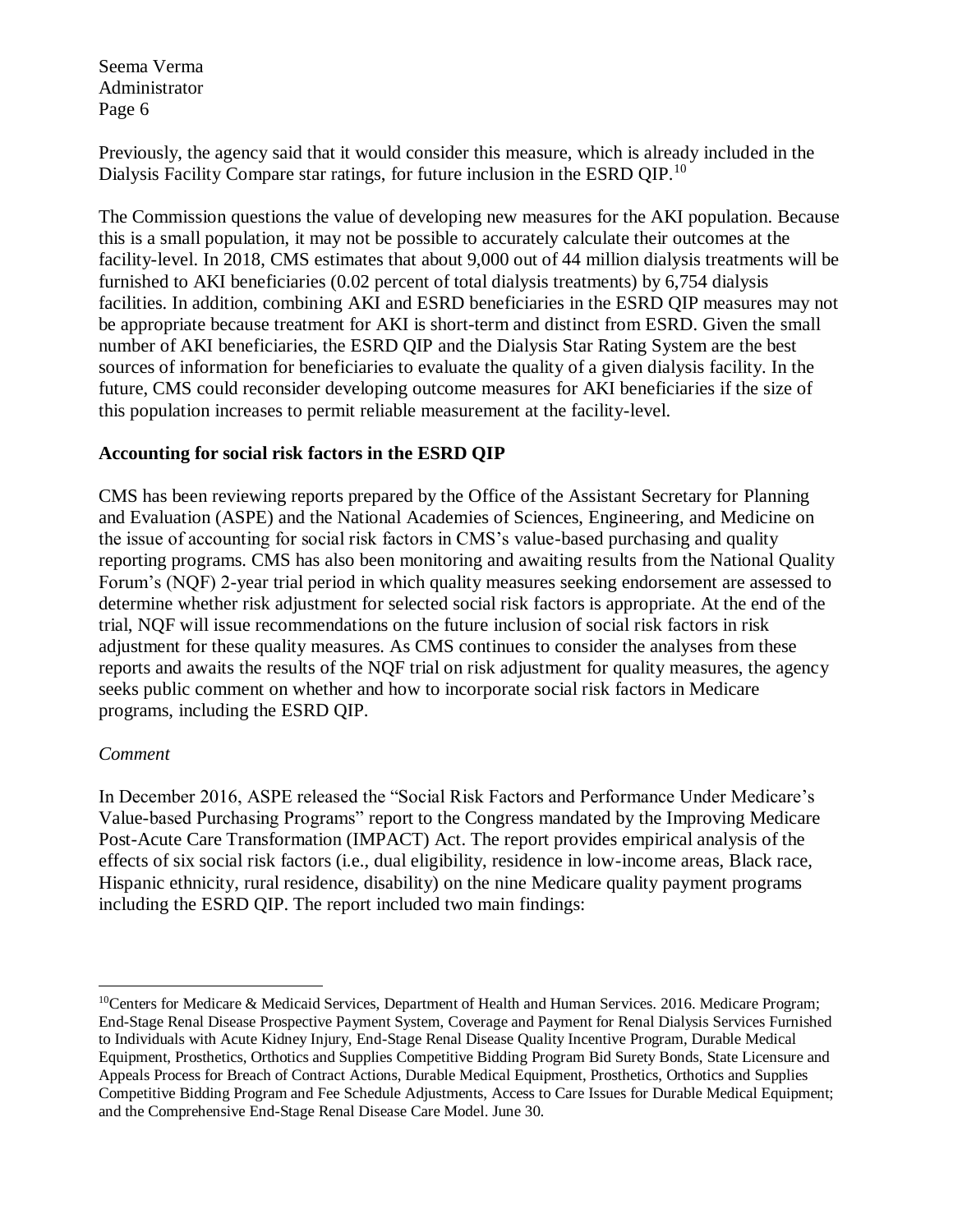- 1. Beneficiaries with social risk factors had worse outcomes on quality measures, regardless of the providers they saw, and dual eligibility status was the most powerful predictor of poor outcomes among the social risk factors.
- 2. Providers that disproportionately served beneficiaries with social risk factors tended to have worse performance on quality measures, even after accounting for their beneficiary mix.

ASPE simulated the effect of three different potential policy solutions to account for social risk factors in each of the Medicare programs.

- Adjust quality and resource use measures
- Stratify providers into groups by proportion at-risk
- Create separate payment adjustments

MedPAC supports the second solution of using peer grouping or stratification.<sup>11</sup> This approach is straightforward to implement, since no additional measure-level research is needed (i.e., working with measure developers to run new risk-adjustment models). The stratification report also does not minimize incentives to improve for providers with high shares of beneficiaries with social risk factors, and does not "mask" provider performance. Instead, providers would compare their unmasked performance (the rate would still have been adjusted for differences in patient age, sex, and comorbidities) with providers with similar risk factors. For example, risk-adjusted readmission performance would be compared for providers with similar shares of low-income patients, and payment adjusted based on whether providers met performance targets in their peer group.

# **The ESRD QIP and the Dialysis Star Ratings Systems**

CMS measures quality for each dialysis facility using two measurement systems, the ESRD QIP, which was mandated by Medicare Improvements for Patients & Providers Act of 2008 and implemented in 2012, and the Dialysis Star Ratings System, which CMS established through a subregulatory process in 2015.

# *Comment*

The Commission continues to question why it is necessary to use two quality systems for dialysis facilities.<sup>12</sup> We have raised concerns that beneficiaries and their families might be confused if a facility's star and QIP scores diverge, which could occur because the measurement systems use different methods and measures to calculate a facility's performance score. The Commission believes the ESRD quality measurement process needs greater simplicity and clarity. Moving to one quality measurement system that is based on a reasonable number of outcomes-based

 $\overline{a}$ <sup>11</sup> Medicare Payment Advisory Commission. 2013. *Report to the Congress: Medicare and the Health Care Delivery System*. Washington, DC: MedPAC.

<sup>&</sup>lt;sup>12</sup> Medicare Payment Advisory Commission. 2014. Comment letter to CMS entitled on the proposed rule entitled: Medicare Program; End-Stage Renal Disease Prospective Payment System, Quality Incentive Program, and Durable Medical Equipment, Prosthetics, Orthotics, and Supplies. August 15.